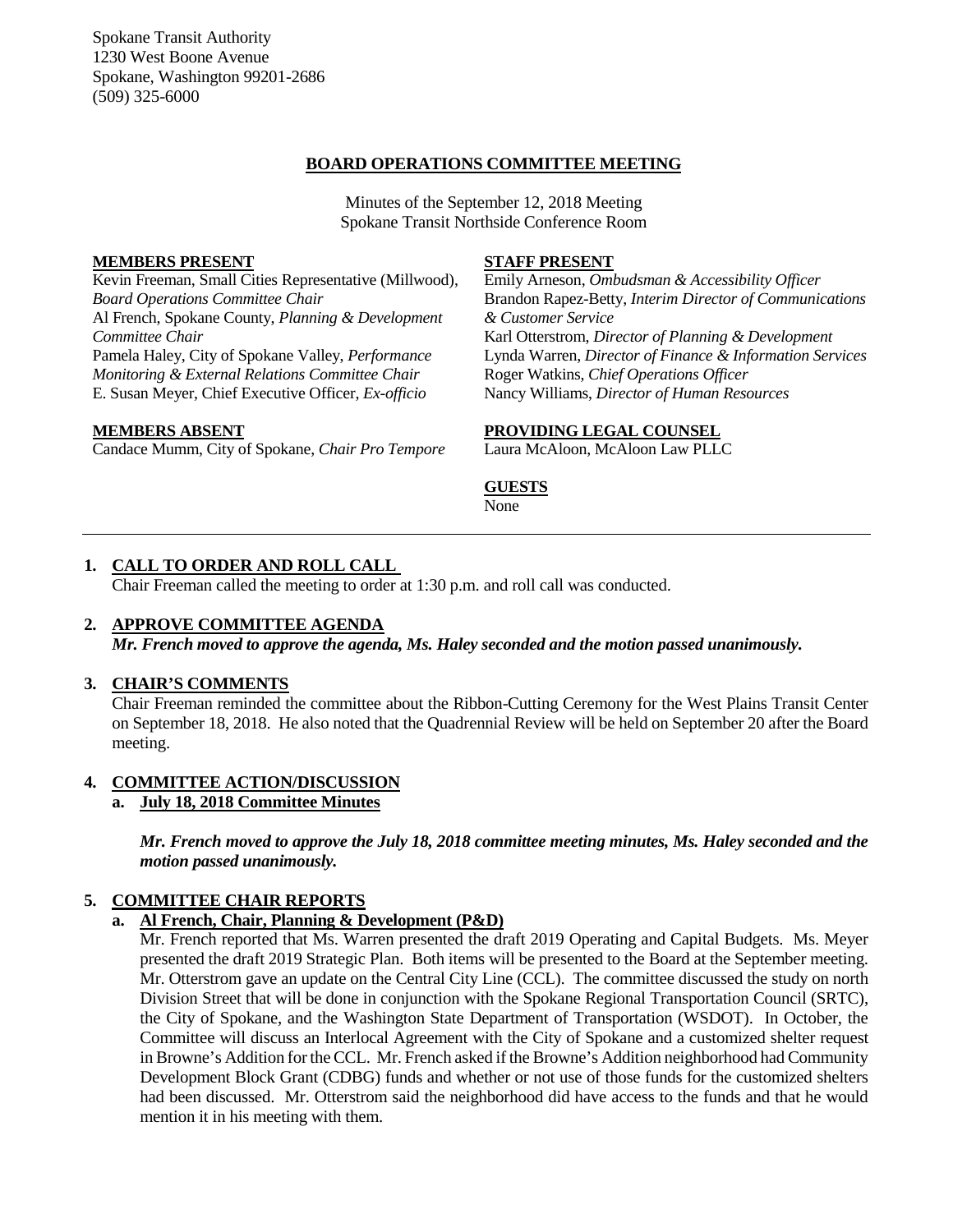## **b. Pamela Haley, Chair, Performance Monitoring & External Relations (PM&ER)**

Ms. Haley reported the committee approved an Award of Contract for Tire Mileage Leasing that will be on the September Board consent agenda. Reports were given on the 2018 Second Quarter Performance Measures and the purchase of 40 paratransit replacement vans. Mr. Otterstrom presented the draft master design and construction agreement with the City of Spokane and the preliminary evaluation results of the Plaza operations study. Chair Freeman asked the term of the master design and construction agreement. Ms. McAloon said the master agreement is perpetual and designed so that each project order contains its own term.

# **6. QUADRENNIAL REVIEW SEPTEMBER 20, 2018 AGENDA**

Ms. McAloon has prepared a presentation for the September 20, 2018 Quadrennial Review to review STA Board composition. Board composition is now legislatively mandated to be proportionate to the population of each member jurisdiction in the Public Transportation Benefit Area (PTBA), with no jurisdiction having more than 50 percent of the votes within the nine-vote maximum identified in statute (Chapter 36.57A RCW). The new STA Board composition will be:

| Jurisdiction                                                  | <b>STA Board Seats</b> |
|---------------------------------------------------------------|------------------------|
| City of Spokane                                               |                        |
| City of Spokane Valley                                        |                        |
| <b>Spokane County</b>                                         |                        |
| Small Cities*                                                 |                        |
| *Airway Heights, Cheney, Liberty Lake, Medical Lake, Millwood |                        |

Following the Quadrennial Review, the STA Board of Directors will approve draft revisions to the STA Bylaws reflecting Board composition and small city rotation changes. The revised bylaws will require a two (2) week review period of any changes by all members prior to adoption by the STA Board of Directors.

Mr. French asked if the bylaws included a requirement that a member be on the Board for one year before being eligible to serve as Chair or Vice Chair. Ms. McAloon said no.

## **7. BOARD OF DIRECTORS AGENDA SEPTEMBER 20, 2018**

Mr. French requested the Division High Performance Transit Alignment and Station Locations Study be added to the agenda under the Planning and Development Chair's report.

## *Mr. French moved to approve the Board agenda as amended, Ms. Haley seconded and the motion passed unanimously.*

# **8. CEO REPORT**

Ms. Meyer reported that service changes begin on September 16. The West Plains Transit Center Ribbon-Cutting Ceremony is September 18 at 9:30 a.m. Congresswoman Cathy McMorris Rodgers and Linda Gehrke, Federal Transit Administration (FTA) Region 10 Administrator, will speak at the event.

Ms. Meyer, Mr. Otterstrom, Mr. Watkins, Mr. Rapez-Betty and Board members Commissioner French and Deputy Mayor Pam Haley will attend the American Public Transportation Association (APTA) Annual Meeting in Nashville, Tennessee on September 22 – 26, 2018. Cardinal Infrastructure has scheduled an appointment for STA to meet with Acting FTA Administrator K. Jane Williams.

As required by the FTA, STA submitted an updated Small Starts application package on September 7, 2018 for the Central City Line (CCL). The purpose of the submission is to update information for the Fiscal Year 2020 Annual Report, not to re-rate the CCL project.